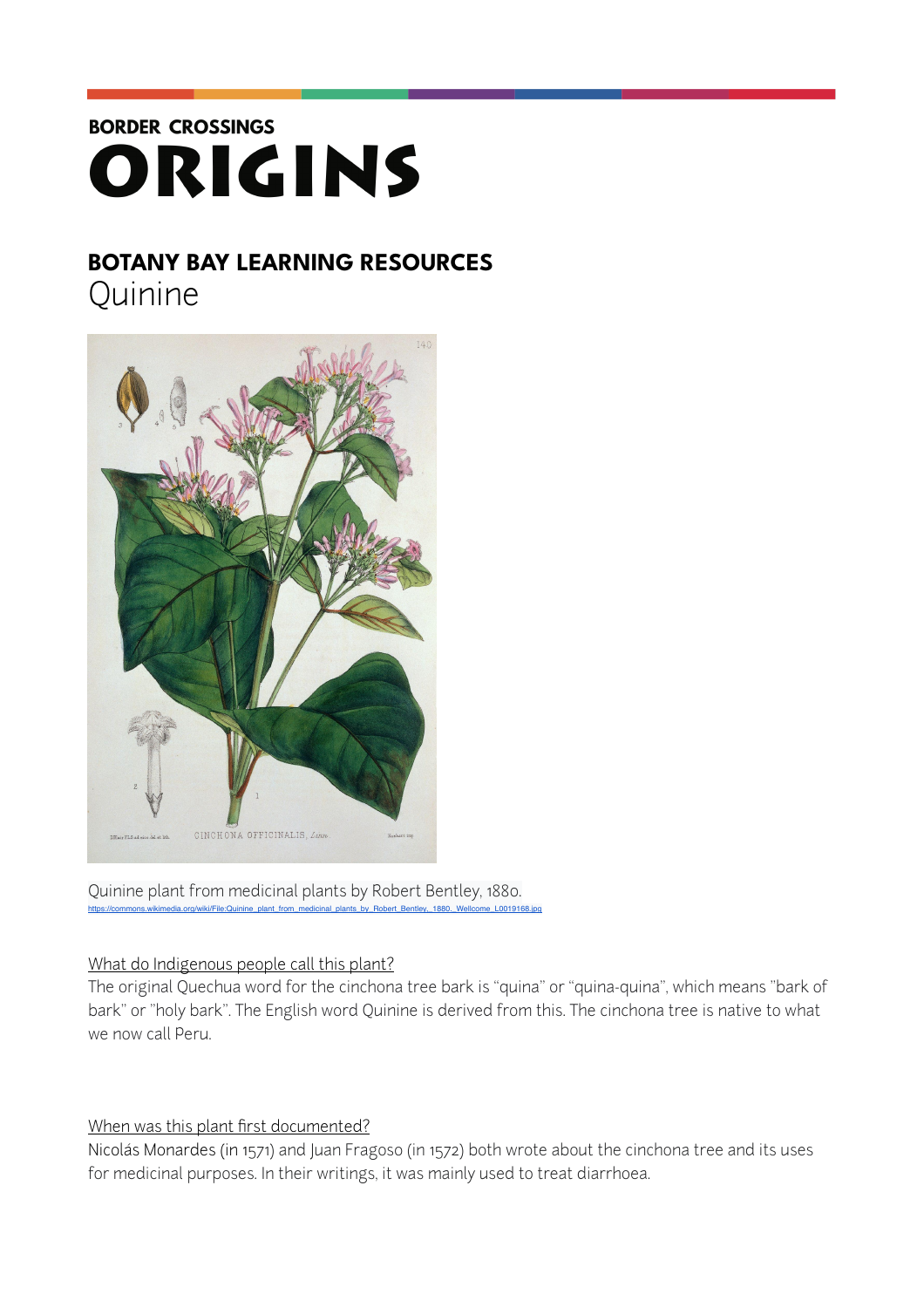#### How many varieties of this plant are known?

There are 65 varieties of Cinchona trees. However, because of the attention paid to the quinine producing trees, the other varieties are not often seen.

#### Where and how was the plant originally grown and used?

Cinchona trees like shade, little difference between night and day temperatures and do not like too much water on their roots. The peoples of the Americas cultivated them carefully ensuring they were grown in the correct conditions. In the mid 1700s they grew larger amounts to meet increasing European demand.

#### How do Indigenous people relate to this plant?

The Quechua people use the bark of the Cinchona tree to make tonics to treat diarrhoea, fevers and shivers. The bark was dried and ground into a powder. This powder was then mixed into water and given to people with upset stomachs and fevers.

#### When and how did this plant first come to Britain?

Although Europeans had seen and written about the health benefits of quinine in the 1570s, Europeans did not use it very much. Because of its association with the Jesuits, it was viewed with suspicion by many people. There are accounts of quinine being used in the 1700s and 1800s. However, in the 1800s, the British discovered that quinine could prevent malaria and began importing huge quantities and looked at growing it in other parts of the British Empire. This enabled the "Scramble for Africa" in the late 1800s where European countries seized vast areas in Africa and exploited the people and the resources of the continent through policies of colonisation and imperialism.

#### Special properties

As well as noticing that the bark of the Cinchona tree could be used as a medicine to treat diarrhoea, it was also noticed that it was used to reduce fevers and treat shivering. Shivering is caused by the body trying to raise its temperature to fight a fever or if the body's core temperature has dropped too much. It is also a side effect of Malaria. Agostino Salumbrino sent samples to Rome for testing as a treatment or preventive medicine for Malaria. Because it was so successful at preventing Malaria, it would go on to become one of Peru's most important exports.

#### Fun facts

Under a UV light, tonic water will have a pale blue glow because of the quinine content.



Tonic Water Illuminated By UV Light [https://commons.wikimedia.org/wiki/File:Bottle\\_of\\_UV\\_Illuminated\\_Tonic\\_Water\\_\(Pouring\).jpg](https://commons.wikimedia.org/wiki/File:Bottle_of_UV_Illuminated_Tonic_Water_(Pouring).jpg)